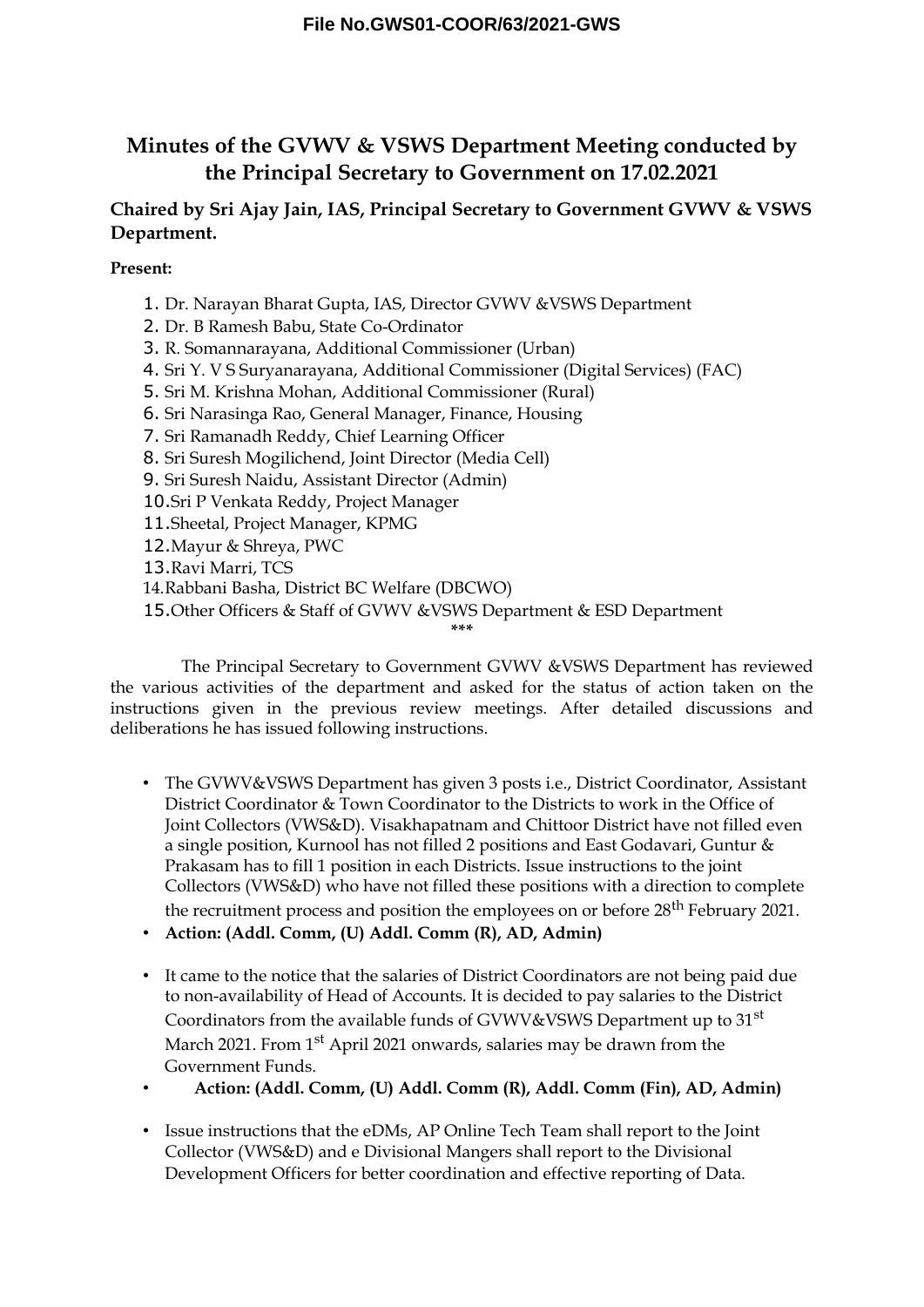#### • **Action: (AD, Admin)**

• It is decided to maintain the ESD Meeseva pooling Bank Account by the Joint Collector (VWS&D) instead of Joint Collector (Revenue & RBK) and directed to issue instructions accordingly.

#### **Action: (Addl. Comm, (DS))**

- Issue instructions to the District Coordinators, Assistant District Coordinators & Town Coordinators about the functioning, coordination and reporting duly reiterating the instructions issued earlier on Job chart.
- **Action: (Addl. Comm, (U) Addl. Comm (R), Addl. Comm (Fin), AD, Admin)**
- The functioning of GVWV&VSWS Department has been reviewed and has entrusted specific function as given below to the concerned persons for effective functioning.

| Nature of Work                                                | <b>Functions Assigned</b>                                                                                                                                                                                                                                                                                                                                                                                                                                                                                                                                                                                                                                                                                                                                                                                                                                                                                                  | Responsible<br>Persons                                                      |
|---------------------------------------------------------------|----------------------------------------------------------------------------------------------------------------------------------------------------------------------------------------------------------------------------------------------------------------------------------------------------------------------------------------------------------------------------------------------------------------------------------------------------------------------------------------------------------------------------------------------------------------------------------------------------------------------------------------------------------------------------------------------------------------------------------------------------------------------------------------------------------------------------------------------------------------------------------------------------------------------------|-----------------------------------------------------------------------------|
| Financial Analysis                                            | Reconciliation Financial Transactions<br>$\bullet$<br>Submission of financial reports duly<br>$\bullet$<br>capturing all receipts and payments.<br>Payment of vendor bills, Mobile bills<br>$\bullet$<br><b>High Security Stationary</b><br>Submission of financial position daily<br>$\bullet$<br>Collection and Reconciliation of service<br>charges & Statutory charges<br>Sort out the issues of payment of<br>٠<br>Honorarium to the Volunteers and salaries to<br>the Village / Ward Secretariat functionaries.                                                                                                                                                                                                                                                                                                                                                                                                      | Addl.<br>Commissioner<br>(Fin),<br>GM, Housing<br>(Fin),<br>KPMG (1 Person) |
| Data Management<br>(Volunteers<br>$\propto$<br>Functionaries) | Gathering of particulars of Volunteers Social<br>$\bullet$<br>Status, Qualifications, sanctioned, working,<br>Vacancies etc.,<br>Shall act as single point of contact (SPOC)<br>٠<br>regarding Volunteers issues.<br>Preparation of Volunteer incentive scheme<br>$\bullet$<br>for awarding certificates to the Volunteers<br>who are working at last three months and<br>reward and recognition to the Volunteers<br>who worked at least one year.<br>Preparation of Hon'ble Chief Minister<br>$\bullet$<br>speech, Certificates, Badges and other related<br>arrangements for Volunteer Sanman Scheme<br>(VSS)<br>Assembly related matters<br>Coordination with FOA to train Volunteers<br>Arrive category wise particulars of<br>$\bullet$<br>sanctioned, filled, working and vacancy<br>position of all Village / Ward Secretariat<br>Functionaries including existing (old)<br>employees who posted in Village / Ward | Addl. Comm(U),<br>JD (Media Cell)<br>One person from<br><b>KPMG</b>         |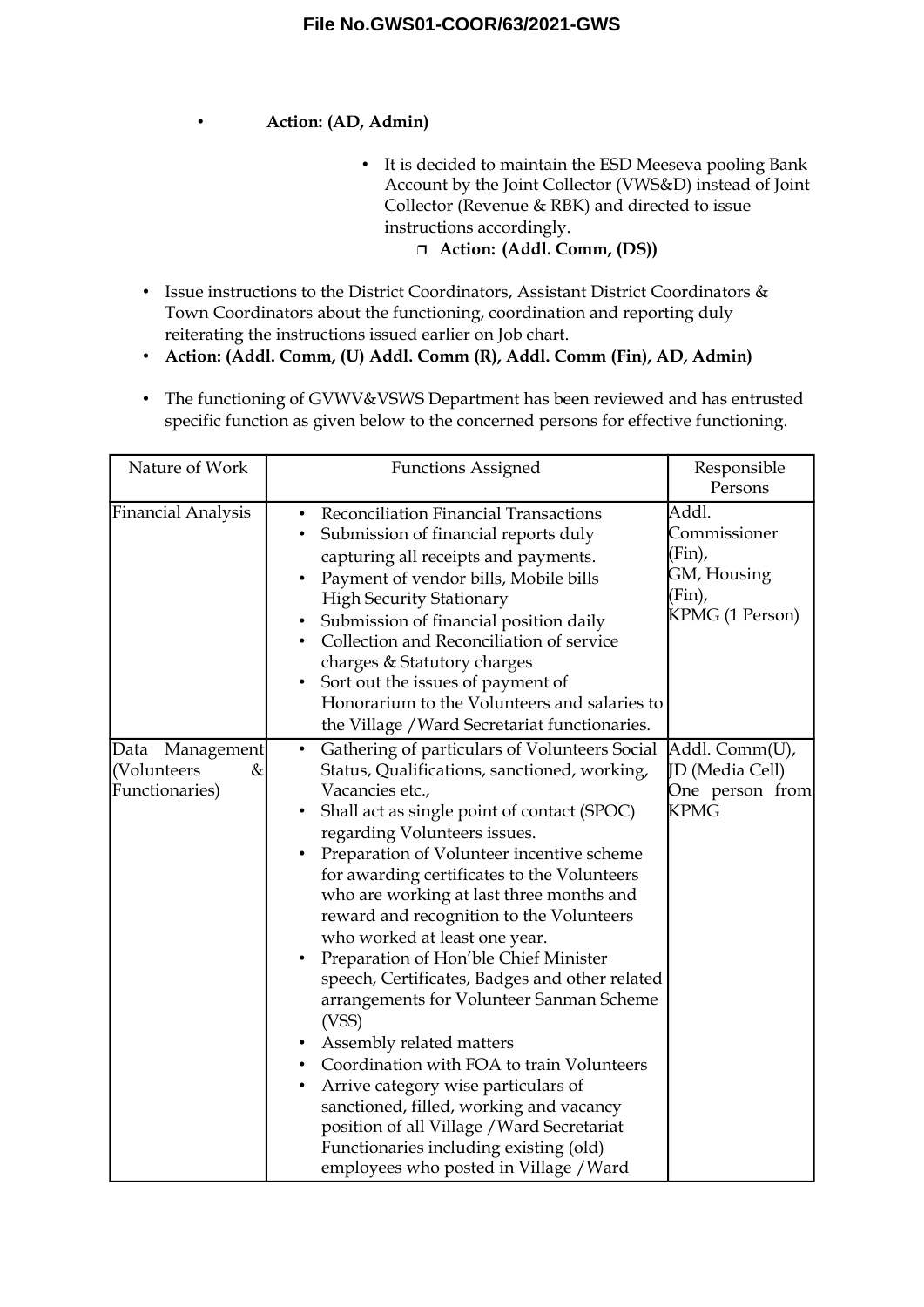|                                                                              | Secretariats along with qualification and<br>Social Status                                                                                                                                                                                                                                                                                                                                                                                                                                                                                                                                                                                                                                             |                                                                                                              |
|------------------------------------------------------------------------------|--------------------------------------------------------------------------------------------------------------------------------------------------------------------------------------------------------------------------------------------------------------------------------------------------------------------------------------------------------------------------------------------------------------------------------------------------------------------------------------------------------------------------------------------------------------------------------------------------------------------------------------------------------------------------------------------------------|--------------------------------------------------------------------------------------------------------------|
| IT                                                                           | Establishment of Aadhar centers, BPO, CSC,<br>$\bullet$<br>PM Disha<br>Coordination with Meity and ITE&C<br>٠<br>Departments.<br>Digital Literacy in collaboration with CSC.<br>$\bullet$<br>Attendance of Village / Ward Secretariat<br>٠<br>employees<br>Create awareness on CSC Digital Literacy $&$<br>$\bullet$<br>PM Disha<br>Improve the delivery of no. of services<br>through Village / Ward Secretariats<br>Furnish weekly progress on the above<br>$\bullet$<br>activities                                                                                                                                                                                                                  | Addl. Comm (DS),<br>PM (IT)<br><b>TCS</b><br>One person from<br><b>KPMG</b>                                  |
| Training<br>$\propto$<br>Declaration<br>of<br>Prohibition<br>of<br>Employees | Biometric Attendance of employees<br>$\bullet$<br>Implementation of LMS<br>$\bullet$<br>Preparation of Training Action Plan<br>٠<br>Preparation of Training Modules<br>٠<br>Trainings to the employees<br>$\bullet$<br>Assessment of Village / Ward Secretariat<br>٠<br>functionaries' trainings.<br>Preparation of consolidated report on<br>$\bullet$<br>declaration of probation to various<br>functionaries.<br>Coordination with Universities<br>٠<br>Coordination with APPSC on Departmental<br>٠<br>test.<br>Finalization of Uniform Color for the<br>functionaries<br>Furnish the Biometric attendance of<br>$\bullet$<br>functionaries analysis report Mandal/ULB<br>wise up to January 2021. | Chief<br>Learning<br>Officer,<br>Addl.<br>Chief<br>Learning<br>Officer<br>from<br>1<br>person<br><b>KPMG</b> |
| Preparation<br>of<br>Exceptional Reports                                     | Reports to be submitted to the Higher<br>$\bullet$<br>Authorities and CMO                                                                                                                                                                                                                                                                                                                                                                                                                                                                                                                                                                                                                              | <b>State Coordinator</b><br>Sheetal, KPMG                                                                    |
| Strengthening<br>of<br><b>GSWS Portal</b>                                    | <b>GSWS Portal</b><br>$\bullet$<br>Mayur, PWC is the single point of contact for M/s. AP online<br>strengthening of GSWS IT platform                                                                                                                                                                                                                                                                                                                                                                                                                                                                                                                                                                   | $M/s$ . TCS,<br>Mayur, & 1 Person<br>from PWC<br>PM (IT)                                                     |
| Jagananna Thodu                                                              | Monitoring of Progress<br>٠<br>Reimbursement of interest                                                                                                                                                                                                                                                                                                                                                                                                                                                                                                                                                                                                                                               | <b>State Coordinator</b><br>M/s. TCS<br>Addl.<br>Comm<br>(F & A)                                             |
| Establishment                                                                | Establishment matters.<br>$\bullet$<br>LAQ <sub>s</sub><br>LCQs<br><b>Court Cases</b><br><b>RTI Cases</b>                                                                                                                                                                                                                                                                                                                                                                                                                                                                                                                                                                                              | Addl. Comm(U),<br>Addl. Comm(R),<br>AD (Admin)                                                               |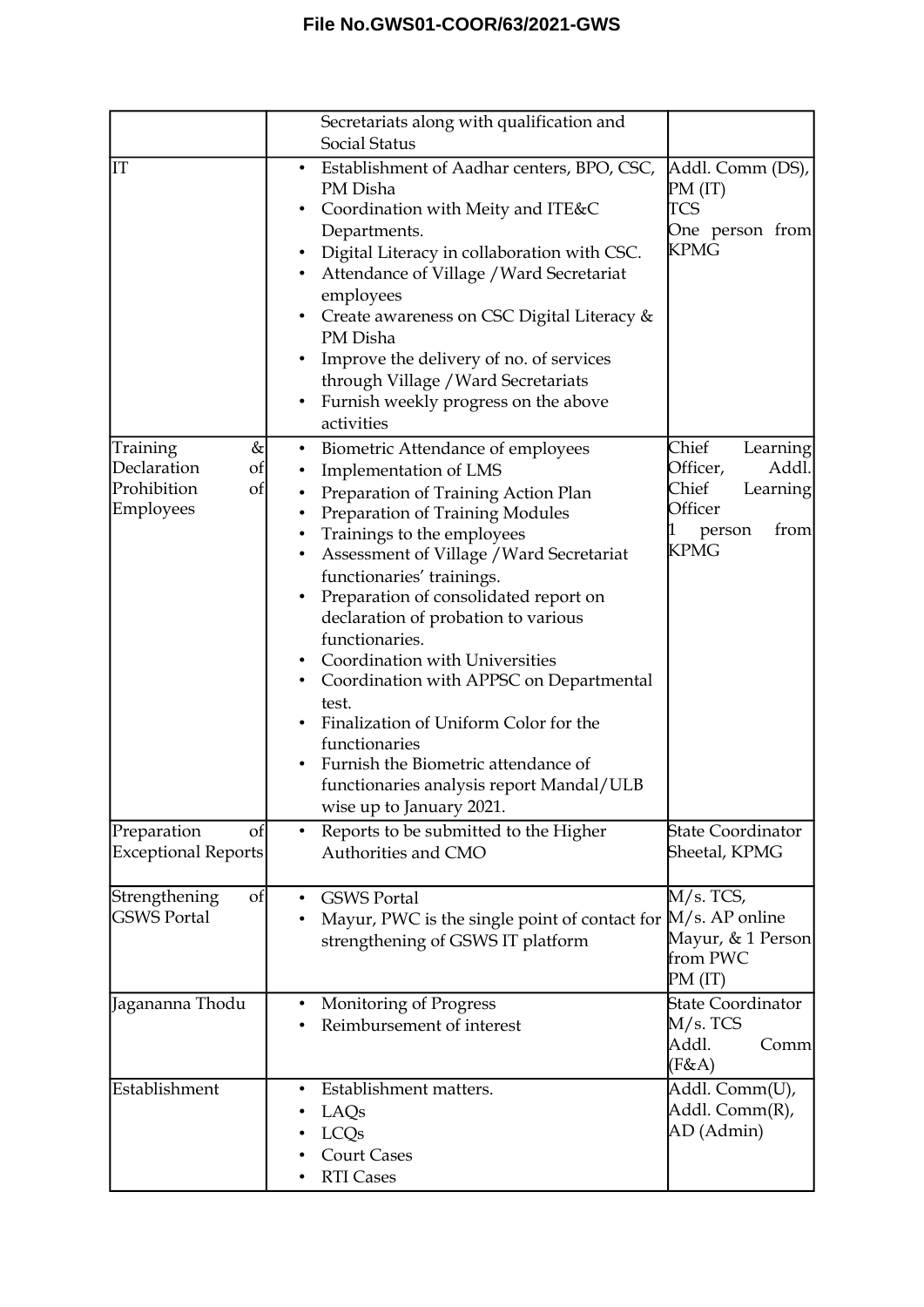|                                                       | Disciplinary Cases-Volunteers &<br>$\bullet$<br>Functionaries<br>Shifting of Secretariats<br>Filling of Vacancies of Volunteers &<br>Functionaries<br>Address a letter to the Respective<br>Departments to fill the vacancies of<br>Village / Ward Secretariat functionaries                                                             |                                       |
|-------------------------------------------------------|------------------------------------------------------------------------------------------------------------------------------------------------------------------------------------------------------------------------------------------------------------------------------------------------------------------------------------------|---------------------------------------|
| Media Cell                                            | Preparation of E-newsletter<br>$\bullet$<br>Issue of Rejoinders<br><b>Case Studies</b><br><b>Success Stories</b>                                                                                                                                                                                                                         | (Media<br>Cell)<br>ΙD<br>and his team |
| Household Survey                                      | Completion of Household survey &<br>$\bullet$<br>Preparation of Action plan with Timelines<br>Mapping of Welfare Schemes to Households<br>in coordination with APCFSS<br>Sub Caste Mapping to the schemes<br>$\bullet$                                                                                                                   | DBCWO,<br>PM(IT)                      |
| Housing                                               | Preparation of APP for capturing progress of PM(IT)<br>$\bullet$<br>Houses construction with all particulars and<br>able to motivate the beneficiaries to start and PWC<br>complete the house construction                                                                                                                               | Two persons from                      |
| Persuasion of files                                   | Files relating to 1. Delegation of powers 2.<br>$\bullet$<br>Printing of Posters 3. Appointment of Nodal<br>Officers 4. Budget Files 5. Any other file<br>processed by the GVWV&VSWS<br>Department., shall be pursued at AP<br>Secretariat with various Departments<br>including Finance Department for getting<br>timely & early orders | Thimmaiah,<br>AS(Retd)                |
| Updating of Data as<br>Six-point<br>per<br>Validation | After approval of Joint Collector (VWS&D)<br>$\bullet$<br>the data shall be updated in respective<br>Departments' database for enabling the<br>applicants to apply Welfare Schemes.                                                                                                                                                      | PM(IT)<br>M/s. TCS                    |

- Issue instructions to all Divisional Development Officers to monitor Biometric attendance and furnish reports to the GVWV&VSWS Department duly coordinating with District Coordinators (O/o Joint Collector (VWS&D)). The DLDOs / Municipal Commissioner shall inspect the Secretariats where Zero / Less marking of the Biometric attendance by the Village /Ward Secretariat functionaries.
	- **Action: (Addl. Comm (U), Addl. Comm(R), AD,**

**Admin)**

- Intimate to the respective Departments about the delivery of services for more understanding of their progress and for effective delivery by the respective Departments once in a month and once in 15 days to the District Administration.
- **Action: (State Coordinator, KPMG)**
- Monitor the Zero services delivery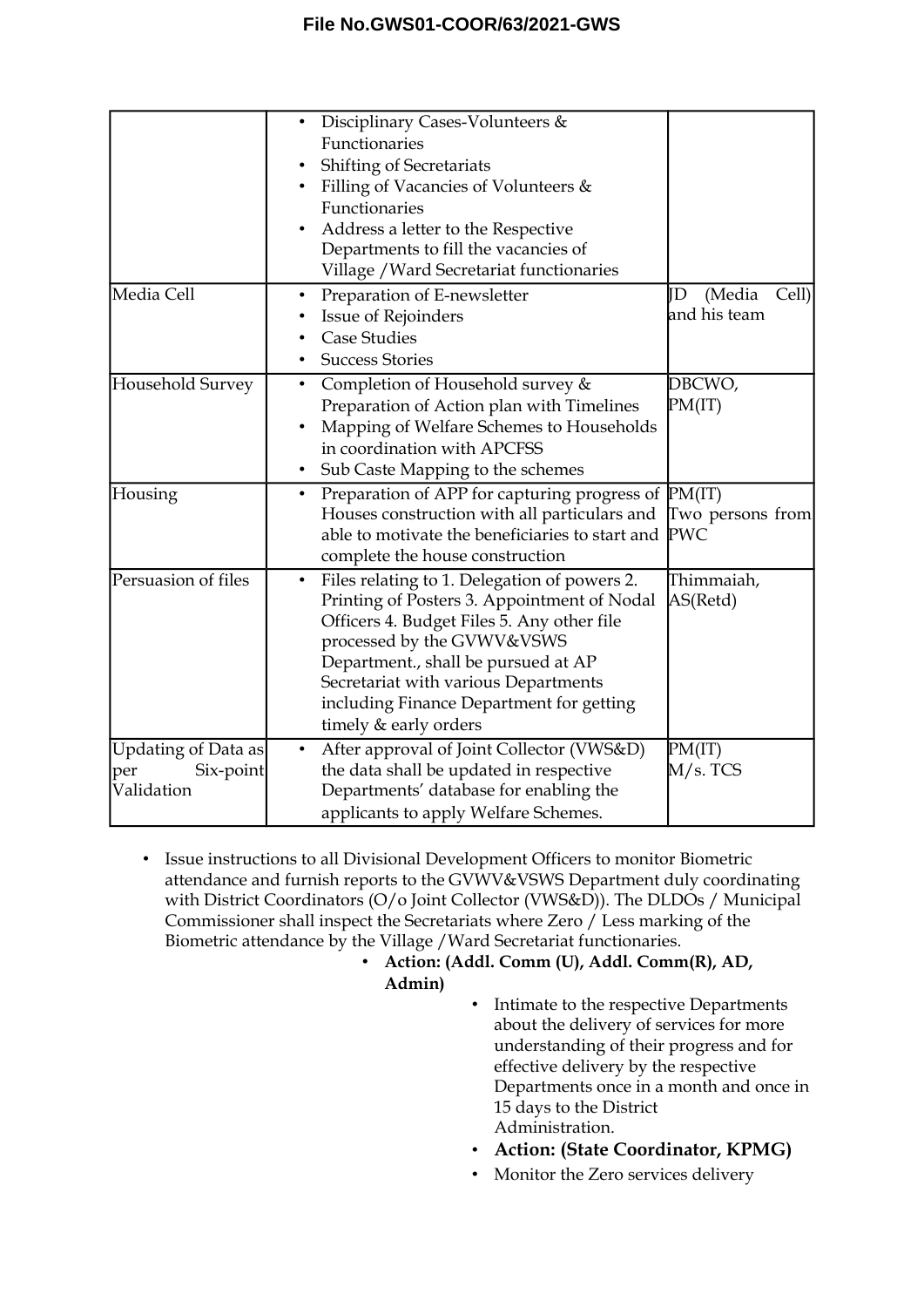Secretariats and intimate to the DLDOs and Joint Collectors (VWS&D) with a request to inspect and rectify the functioning of those Secretariats.

- Action: (Addl. Comm (DS), PM  $(IT)$ , TCS)
- Enable the Mandatory Screen in the GSWS Portal for obtaining acknowledgment on Biometric attendance guidelines from every Village /Ward Secretariat functionary
	- **Action:** (PM(IT), AP Online, TCS)
	- Train the newly proposed DDO on making and uploading of bills in CFMS portal.
	- **Action: (CLO, Addl. Comm(F&A)**
	- Issue instructions that no Department shall depute Village /Ward Secretariat functionaries other than the jurisdiction of Village /Ward Secretariats without the permission of GVWV&VSWS Department
	- **Action:** (Addl. Comm (U), Addl. Comm (R), AD (Admin))
	- Issue instructions that the Digital Assistants / Ward Education & Data Processing Secretaries shall not be deputed other than the work assigned by the GVWV&VSWS Department, since delivery of services will be affected and will incurred loss of revenue to the Department.
	- **Action:** (Addl. Comm (U), Addl. Comm (R), AD (Admin)

All the concerned Officers are requested to attend the above tasks and show considerable progress and the tasks shall be brought into logical end. They have to be present the progress on the tasks assigned in a PPT mode in the next Wednesday i.e., 24<sup>th</sup> February 2021 meeting without fail.

> Principal Secretary to Government GVWV&VSWS Department